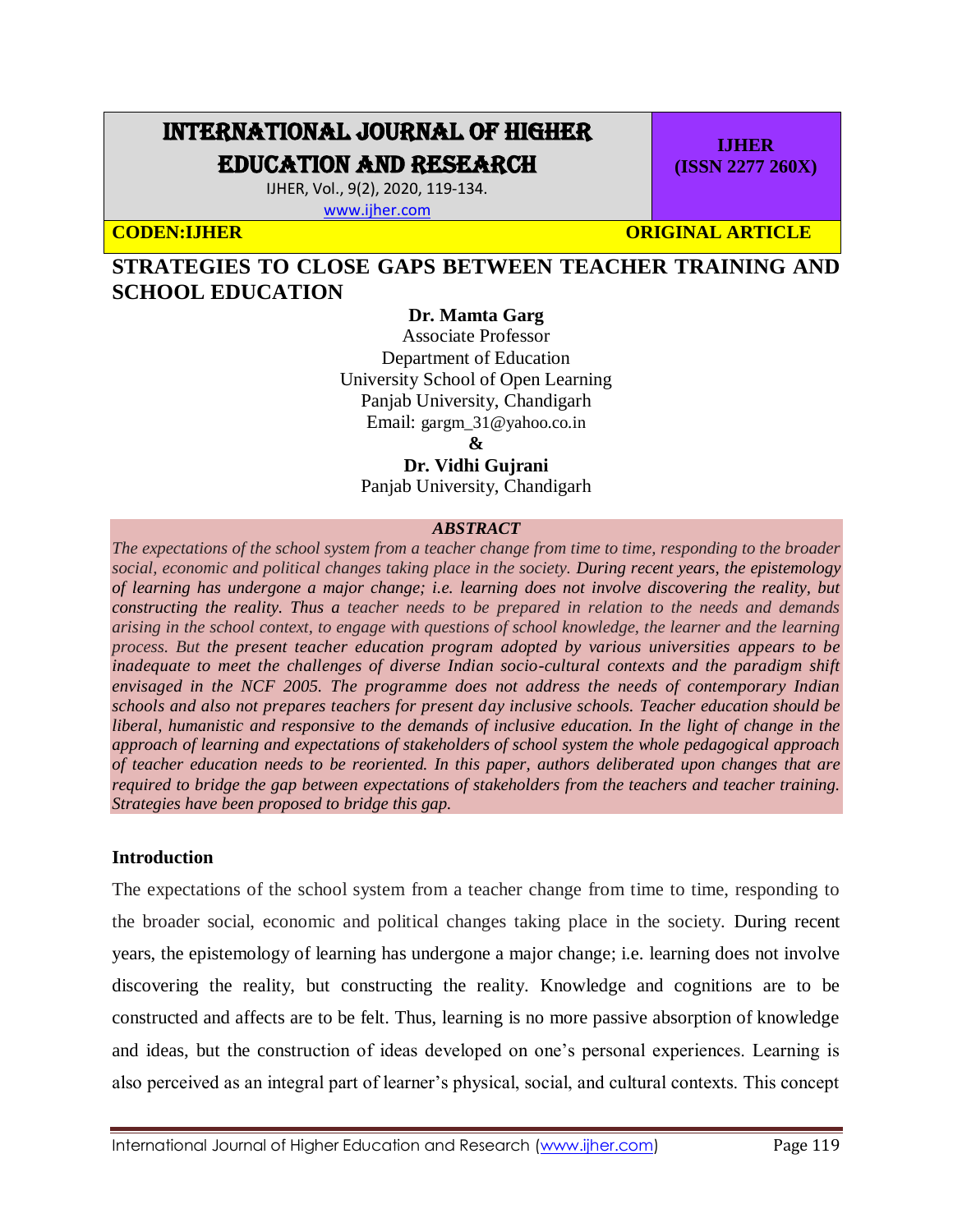has come to be known as situated cognition and is the guiding principle of the National curriculum Framework for School Education (2005) developed by NCERT. It is envisaged that a teacher needs to be prepared in relation to the needs and demands arising in the school context, to engage with questions of school knowledge, the learner and the learning process.

In the light of change in the approach of learning and expectations of stakeholders of school system the whole pedagogical approach of teacher education needs to be reoriented. The National Curriculum Framework for Teacher Education (NCFTE, 2010) tries to ensure that teacher education courses align with the epistemological shift as envisaged in the NCF (2005) and develop teachers as facilitators of learning. It also emphasized that some other changing school contexts such as Right to Education Act (RTE 2009), issue of academic burden of students, and universalization of secondary education etc have great implication for teacher education. NCFTE (2010) included the contexts and concerns that empower teacher trainees in learning to teach. For this, it is recommended that curriculum of teacher education should be liberal, humanistic and responsive to the demands of inclusive education. The major concerns addressed by this framework include inclusive education, ensuring equitable and sustainable development, utilizing community knowledge in education, and integration of ICT and elearning in the curriculum of teacher education which are in tune with the thrust of NCF 2005 and the needs of contemporary Indian society.

Ideally, any reform in educational system should ideally be accompanied by reforms in teacher preparation courses also. Thus, developments and changes at both the levels mutually reinforce the concerns necessary for the quality improvement of entire system of education. Consequently, with change in the curriculum framework for school education needs subsequent efforts to adjust the teacher preparation curricula accordingly. But due to commercialization of B.Ed. colleges, the teacher education became weak both in theory and practice (NCFTE 2010). The education colleges have become stagnant in terms of their growth as the approach used by these is highly traditional which did not change over the decades. The recommendations to prepare humanistic and reflective teachers who have the potential to develop more professional teachers and improve the quality of education seems to be absent from the agenda of money munching colleges of education. The present teacher education program adopted by various universities/colleges appears to be inadequate to meet the challenges.

Besides this, in literature many questions have been raised regarding pedagogy of teacher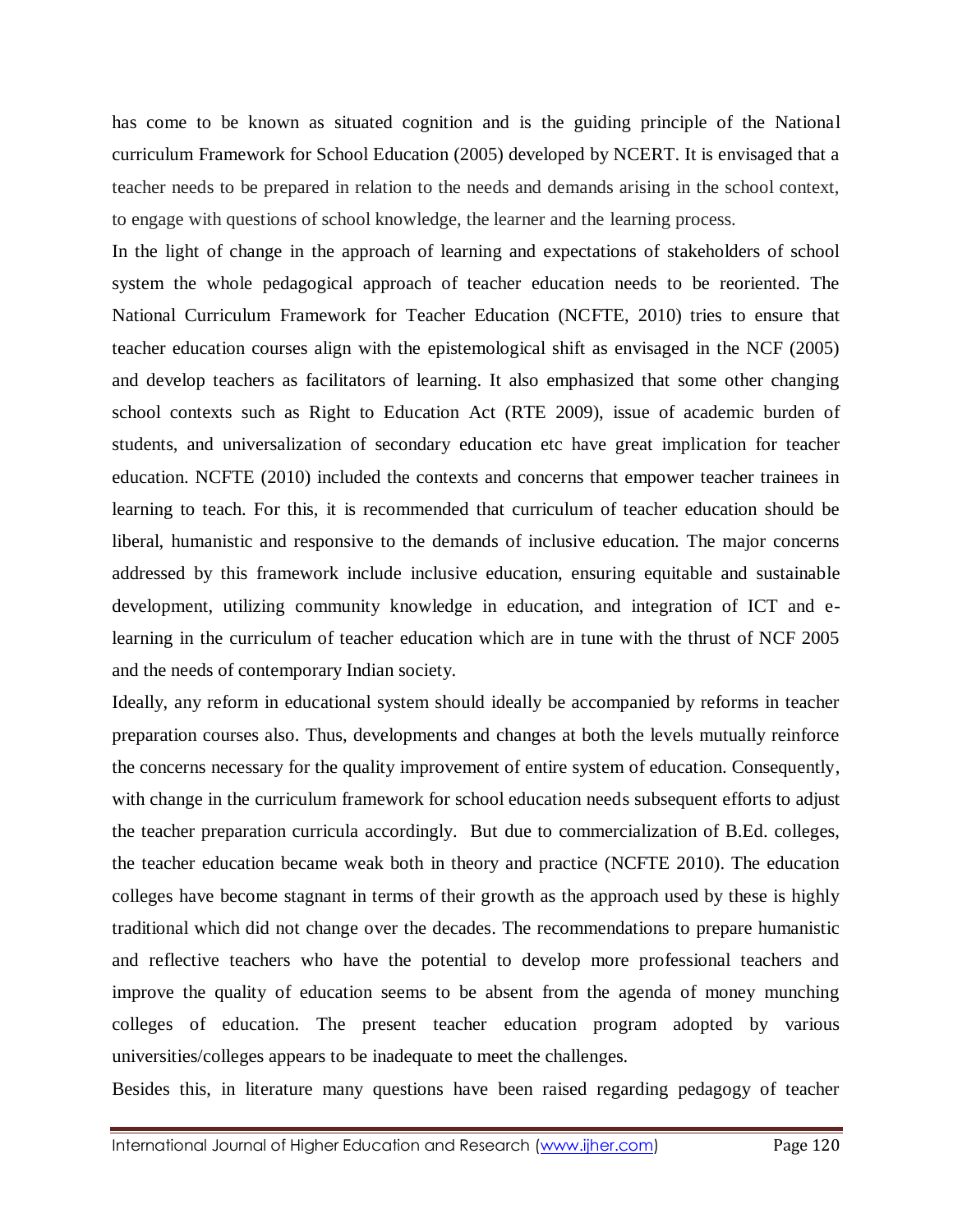education such as: insufficient field experience, not preparing them for the complexities classroom life, incongruence between the teacher education program and "real world", less focus on ICT skills, viewing of "disciplinary knowledge" as independent of professional training in pedagogy, no place for evaluating attitude, disposition, habit and interest in teacher etc. (Tezci, 2011; Haser, 2010; Kumar, 2012; Sharma 2012). Further, it is envisaged that teacher education systems work with the conventional approach, where they follow a ritual in which the teachers are trained to adjust into the existing education system. Many other researchers noted that at all stages, teacher education institutions provide little or inadequate professional training to handle the tasks for training effective teachers. With the mushrooming of teacher education institutions over the years, the situation has become critical as the supply of teacher has not kept up with the increasing demand for faculty and institutions have compromised on the quality of training given to the prospective teachers (NCF 2005, NCFTE 2009)

Further, some reports on teacher education also mention that prescribed curriculum and textbooks are taken as 'given' and teachers are trained to teach the curriculum following those textbooks through making a fixed number of lesson plans; which even have a standard format and have no space of flexibility (NCERT 2005, Verma, 2012). Also these rituals have a fixed way of conducting other activities also: from morning assembly to competition of slogan writing, writing thought of the day; making charts and standard models as teaching aids (Verma, 2012).

A change has to be brought to remove the gaps in teacher education and actual school teaching. The weak relationship between present teacher education and school education can be built stronger either by bringing a change in the curriculum of teacher educators or by changing the mode of transaction adopted by teacher educators for present teacher education (Pandey, 2011). In order to achieve the intended quality of teacher education course, it is imperative to now put constant efforts on the anvil of implementation of the strategies and recommendations suggested by various researchers and the documents (NCFTE 2009 and NCERT 2016) which could bring some discernible change in the content and process of teacher education. The role expectation to produce an effective teacher should not be taken as rhetoric but as a goal to be constantly striven for, the urgency is to address the training institutes seriously to examining the issues related to the preparation of teachers as well as to prune the theory and practice of teacher education.

## **Strategies to bridge gap between schools' expectations and existing teacher education**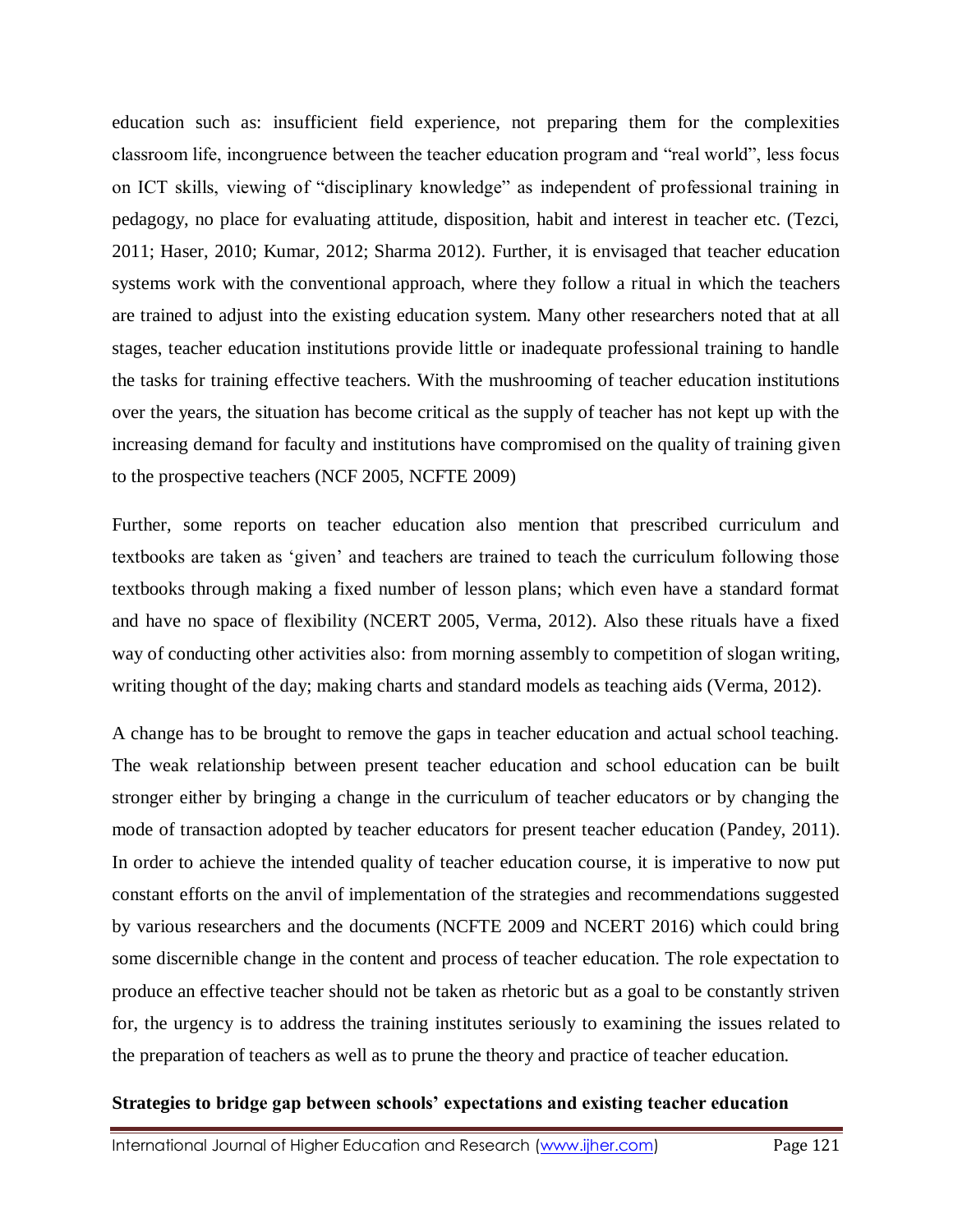#### **Subject knowledge**

Subject knowledge is one of the most important aspects of being an effective teacher. An effective teacher is one who knows what he/she has to teach and rarely glances at a text-book during the lesson and moreover has a good grasp of the subject-matter. No matter how kind, amicable and well-meaning teacher is, he/she will not succeed unless he had a thorough knowledge of the subject he/she is teaching (Misigo, Kodero & Too, 2012; Wenlinsky, 2002). *Strategies to improve subject knowledge of the trainees*

- 1. Firstly, the quality of entrants should be high. For this, there should be an entrance test for the candidates who wish to pursue their career in teaching. Their subjects' knowledge should be tested, for what knowledge they have gained till graduation level, as it is the general education responsible for the knowledge of the subjects before entering the B.Ed. course. Only those students who have adequate knowledge of their respective subjects should be made eligible for the course.
- 2. Also there should be content of the respective subjects covered in the pedagogy courses. NCFTE (2010) also emphasized that it is essential that several theoretical concepts learnt during general education in school and college be revisited and reconstructed to prepare prospective teachers in developmentally appropriate ways and with critical perspectives to present subject-content.
- 3. One year B.Ed. can be replaced by 4 year integrated course of graduation cum B.Ed.; where educators can simultaneously teach topics and its methodology of teaching in classrooms. Various activities which can be conducted to make a particular topic interesting and learner centered can also be taught. By this, after 4 years, a trainee will be strong in the subject as well as the methodology.

Similar suggestions were given by Verma Committee report (2012) and NCFTE 2010 report, where it discussed about the time as the critical factor in teacher preparation. It was mentioned that the duration should provide enough time and opportunity for engagement with the pedagogical activities, the learners, and the school along with rigorous theoretical study.

#### **Pedagogic Understanding**

Effective pedagogy expects a teacher to be well prepared, organized, explained and presented their lesson content well, understands the learners, encourages questions and corrects learners'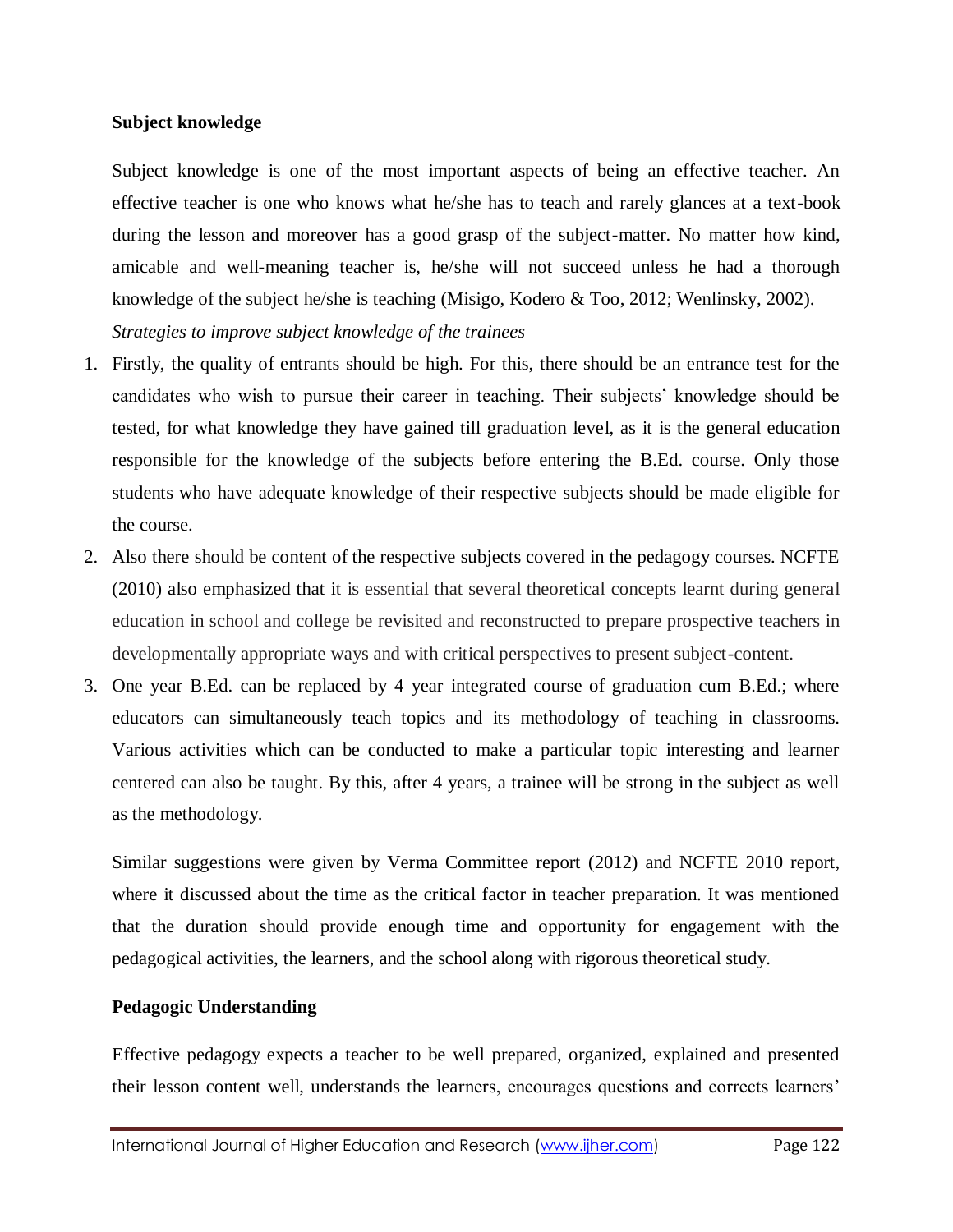incorrect responses politely (Saafin, 2005). It is felt that prospective teachers require learning a wider repertoire of pedagogical strategies to grapple with the challenges faced by teachers in classrooms. Literature supports that there is a need of "practice turn" in teacher education. This can be done by: engaging teacher education curriculum with school education curriculum, increasing language proficiency of teacher education, linking theory courses with the practical work and ground realities, providing opportunity for teachers to examine their own basis and beliefs and reflect on their own experiences as part of classroom discourse and enquiry, reorienting from traditional behaviorist to constructivist approach (Wayne, 2007; Reid 2011; Yadav 2011; Sharma 2012).

Regarding 'how to teach', the trainees should be aware of the variety of pedagogical approaches, where they should be trained to understand learner's psychology, various teaching methods, making effective and appropriate lesson plan, using variety and appropriate evaluation techniques etc.

Using array of techniques: The trainees should be educated enough to know about the range of pedagogical approaches which can be used in varied learning situations as there is no single approach which is best suited to all the learning conditions and there is no comparison amongst different approaches for better learning. Effective teachers are those who are skillful and flexible in adapting, combining and using a variety of approaches to fit their situation. It is also reported in NCFTE 2009, that teachers need to be trained in organizing learner- centered, activity based, participatory learning experiences- play, projects, discussion, dialogue, observation, visits, integrating academic learning with productive work.

Teacher trainees must be enriched with the array of the techniques that can be used while teaching in classroom. Below is the list of the techniques, a trainee should know along with their purpose as there is no single approach which is best suited to teach in all conditions. The role of an effective teacher is to combine the approaches/ use a variety of techniques that fit best in the present situation. The trainees must be aware of the purpose of each technique and the process followed for each technique, only then they will be able to use the technique in appropriate manner and for teaching appropriate topic/concept/skill. Following are certain most discussed techniques:

## **a. Child centered approach**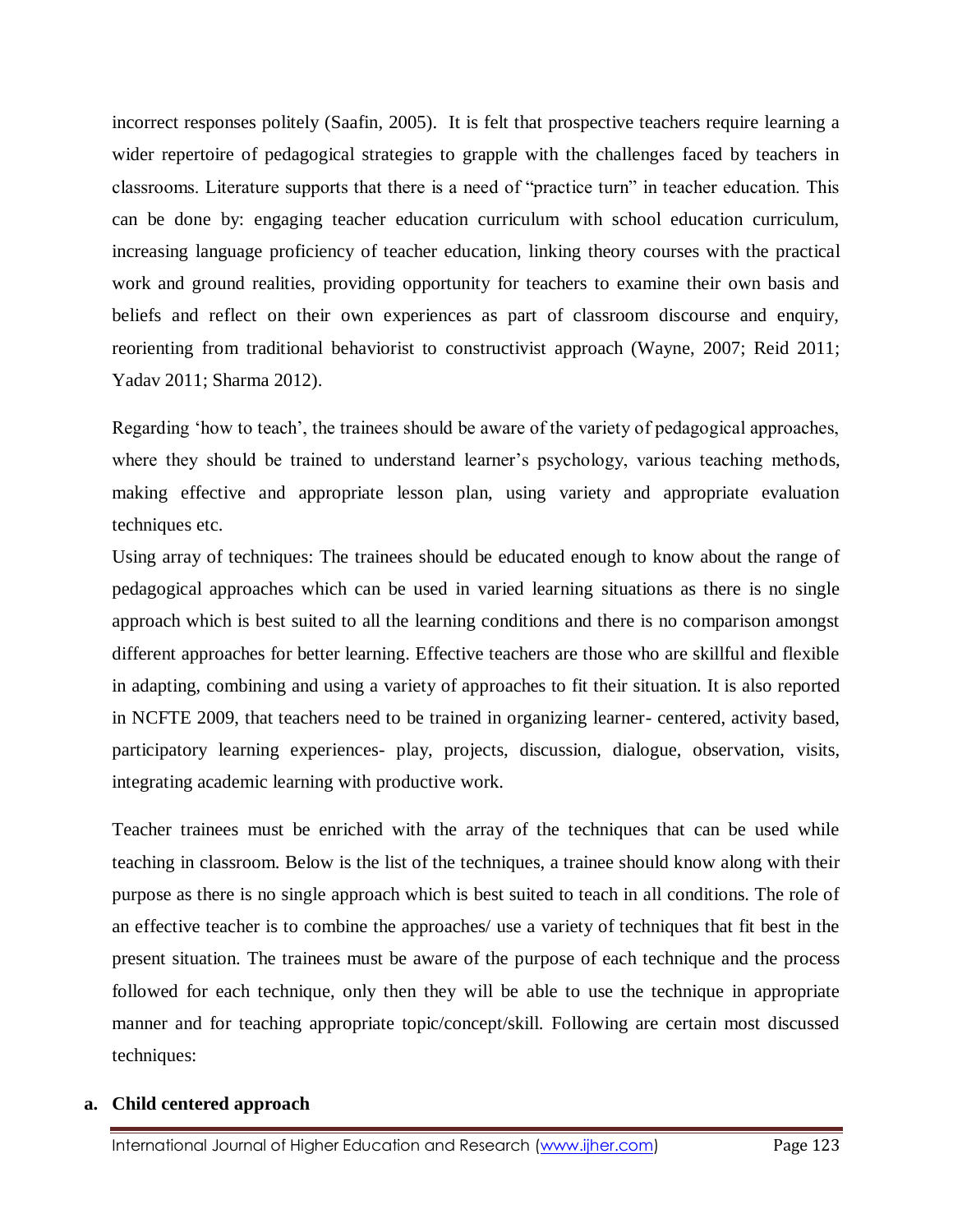The teacher trainees should be able to plan the lesson well to maximize students' interest and learning, practice good delivery skills, and use questions and discussion to reinforce the key concepts. The teaching should be such effective that it captures students' attention and sparked their curiosity/ creativity. The lesson should be illustrated with the best suited teaching aid that includes student participation of the students in best possible way.

## **b. Activity based teaching**

The trainees must be aware of how to divide the class into small/large groups (depending on the activity to be done)**,** which immediately multiplies the amount of student activity and participation. They should be trained how to structure groups according to ability, needs and interests of the students and conduct various activities best suited for the group activities such as group projects/ educational game/ solving a problem etc. For example, trainees should know that, for *debates and contests*, the class can be split into two groups. For *discussion and projects*, five or six students per group usually are an ideal number, but this depends on both the activity and the students.

After a presentation by the teacher or a text reading, the class can form small discussion groups to address questions chosen by the class or the teacher. One way of organizing these groups is to give each student a role in the group: discussion leader, recorder, timekeeper, reporter, and the observer. Post discussion, the class re-groups, and the reporter from each group makes a short summary of his/her group's conclusions.

Also, for different subjects, they should be able to conduct different activities. In *science classes*, groups can be asked to conduct experiments or make observations; in *language classes* groups may be asked to write and act out a skit, play a word game, or have a structured discussion. *Math* students might play number games or work out problems individually, in pairs or in small groups.

## **c. Role play**

Role playing is a highly motivating activity because students can learn through experience and apply their learning in a relevant, yet relaxed, low-risk situation. It can help to promote student student interaction, encourage empathy for others, and develop social skills and values.

In *language classes*, the trainees can be asked to use the role play to reinforce patterns and vocabulary, to place language in cultural contexts, and to encourage students to use the language creatively. The trainees must be trained how to prepare the class with the basic vocabulary and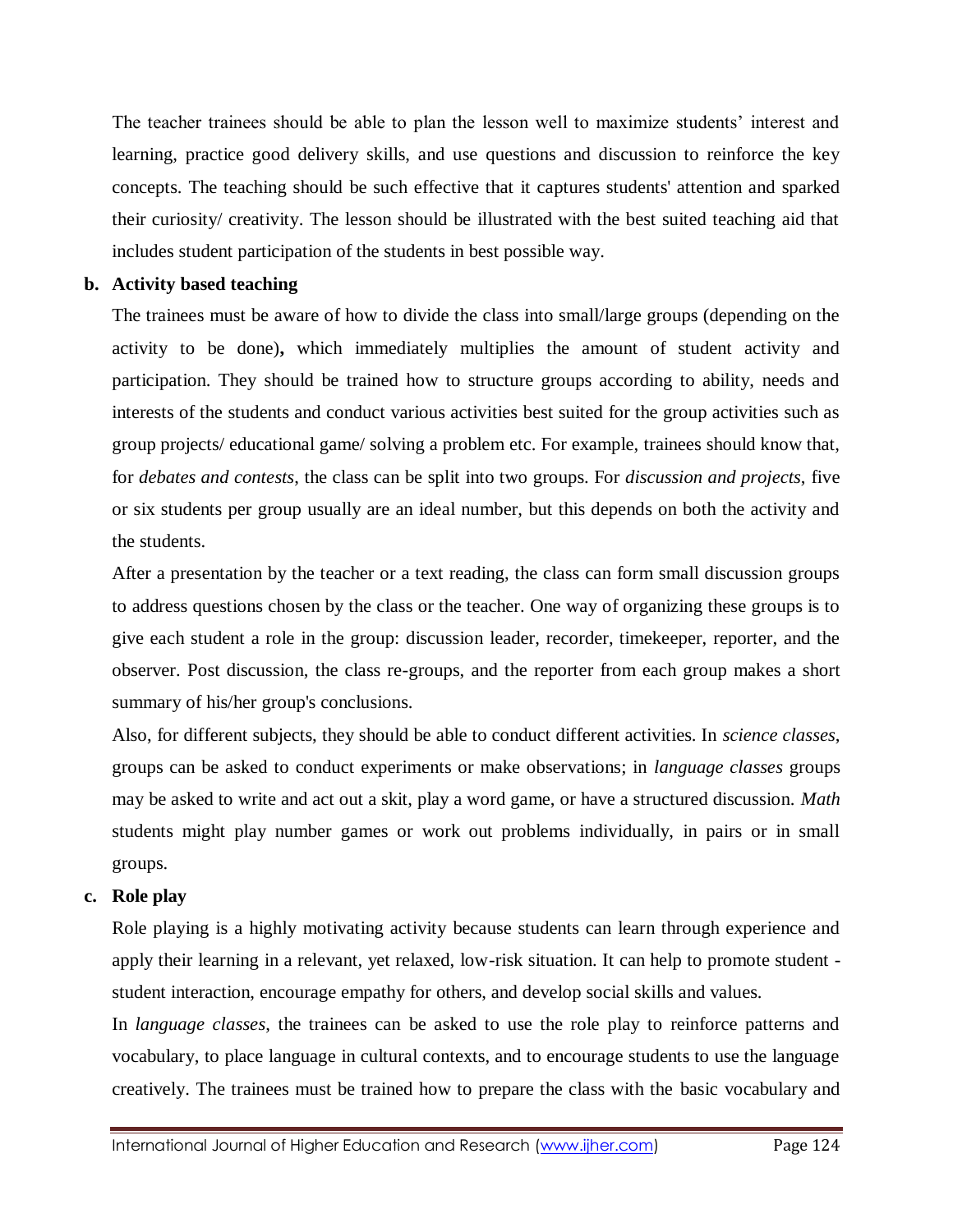patterns which the role play will require. For *sciences and mathematics*, abstract, basic concepts can be given personality, humor and life through role plays (interaction of atoms and molecules, variations in geometric forms, etc. and historical figures can bring scientific and mathematical debates to life in the classroom.

## **d. Games and simulations**

Games can be used to reduce competition and encourage cooperation by having rotating teams or changing the game's objective. Games are frequently used for language and mathematics practice, but can be adapted for any subject.

Trainees must know how to introduce a game for introducing a new unit to capture interest or as a final experience to put learning in perspective. Games should be structured to maximize participation and learning. The trainees should be trained to look for ways to decrease competition (use of teams, rotation of members among teams, etc.) or eliminate it altogether. It is important to plan time after the game or simulation for discussion of the key concepts and students' experiences and questions.

## **e. Drama and music**

Drama and music are highly motivating activities for students of all ages. They also provide variety in lesson plans for teacher and student alike. Dramatic activities include skits, structured improvisation, free improvisation and full scale plays. They are most useful in language classes. Students unaccustomed to improvisation should first be given more highly structured roles and situations such as those previously discussed under role play. Written skits are also a good way to begin using drama in the classroom. After students have become comfortable with their roles in the skits, they can be encouraged to make changes in their lines, which will lead to freer improvisation. Music and songs are excellent methods to involve students and introduce cultural aspects. New words to popular songs can be written by the language teacher to reinforce patterns and vocabulary. Folk and popular songs can be taught in social studies and language classes to add a cultural dimension.

## **f. Field trips**

Field trips help link the real world to the classroom, show how studies can be applied and bridge the gap between classroom and community. Appropriate field trips can be planned for any subject. *Science classes* can conduct observations of nature and collect specimens, social studies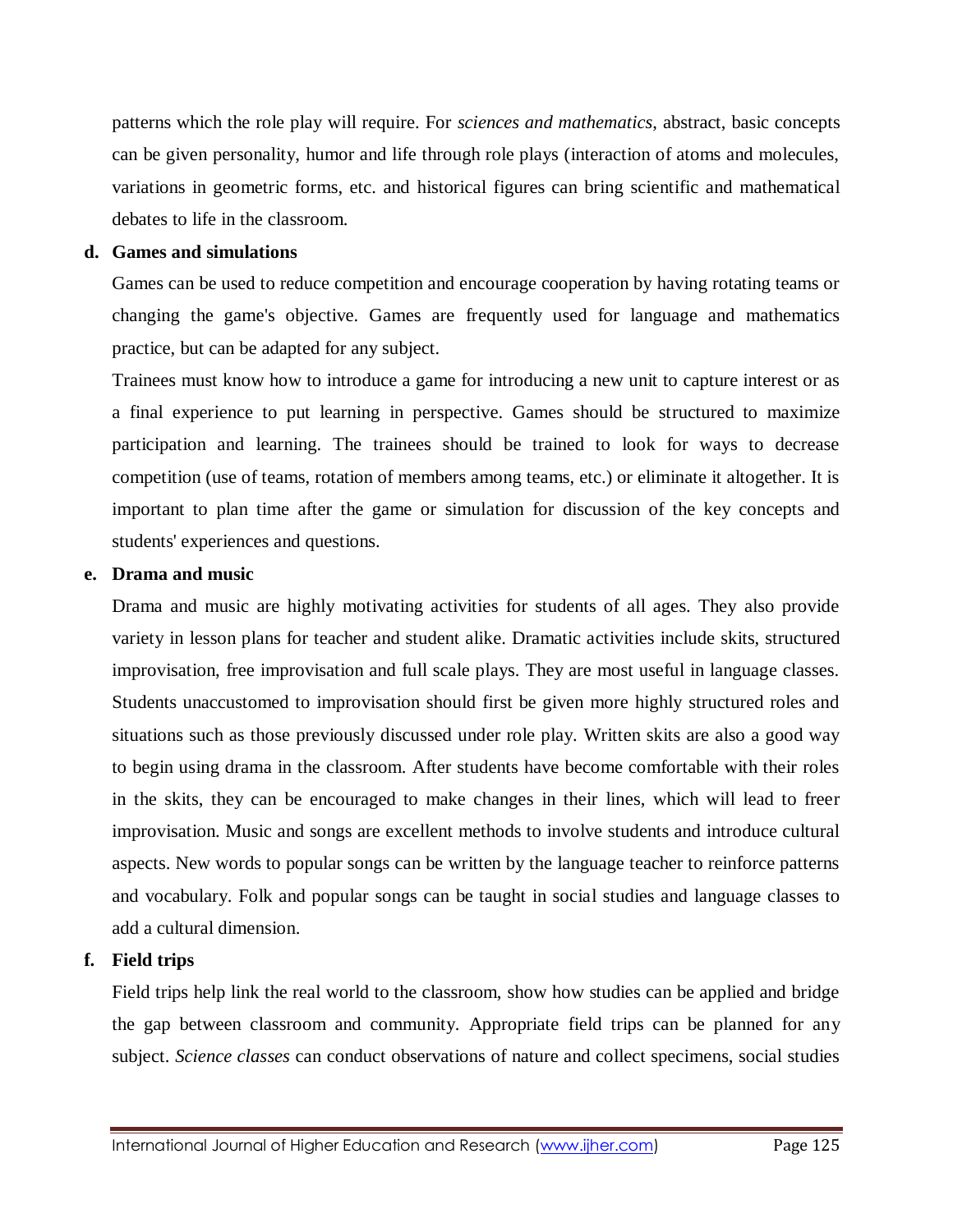classes can engage in local community investigations and interview members of the community, and *mathematics classes* can measure and time any number of objects or events.

### Activity box

- 1. The trainees can be asked to think of a topic that they enjoy teaching. Now, they can be asked to choose any three techniques to teach the topics/ sub topics/ activities/ examples for the lesson.
- 2. Then they can be asked to mention, why do they think that a particular technique was best suited teaching a particular area?
- 3. Groups can be formed according to the teaching subjects and techniques such as role play, games, drama can be assigned to the trainees to teach topic of their choice.
- 4. The trainees can be asked to write the topics which are best suited to be taught with different techniques and why?

#### **Redesigned Lesson plan**

The trainees should be educated enough to integrate the three elements in their lesson plan in an effective manner.

- a. Objectives of the lesson
- b. Teaching/ learning activities
- c. Strategies to check students' learning

The trainees must be made expert to keep and include the following points while preparing a lesson:

- 1. Nature and use of learning objectives and defining them in clear terms and statements.
- 2. Able to select the teaching method/technique and teaching aid/model according to the learning objectives.
- 3. Know how to use effective classroom management strategies to handle in-disciplined students, exceptional children and cater to individual differences.
- 4. Make a list of array of questions to enhance the learning of the students. they should be trained enough to frame questions for different purposes, including close ended and open ended questions in a balanced manner.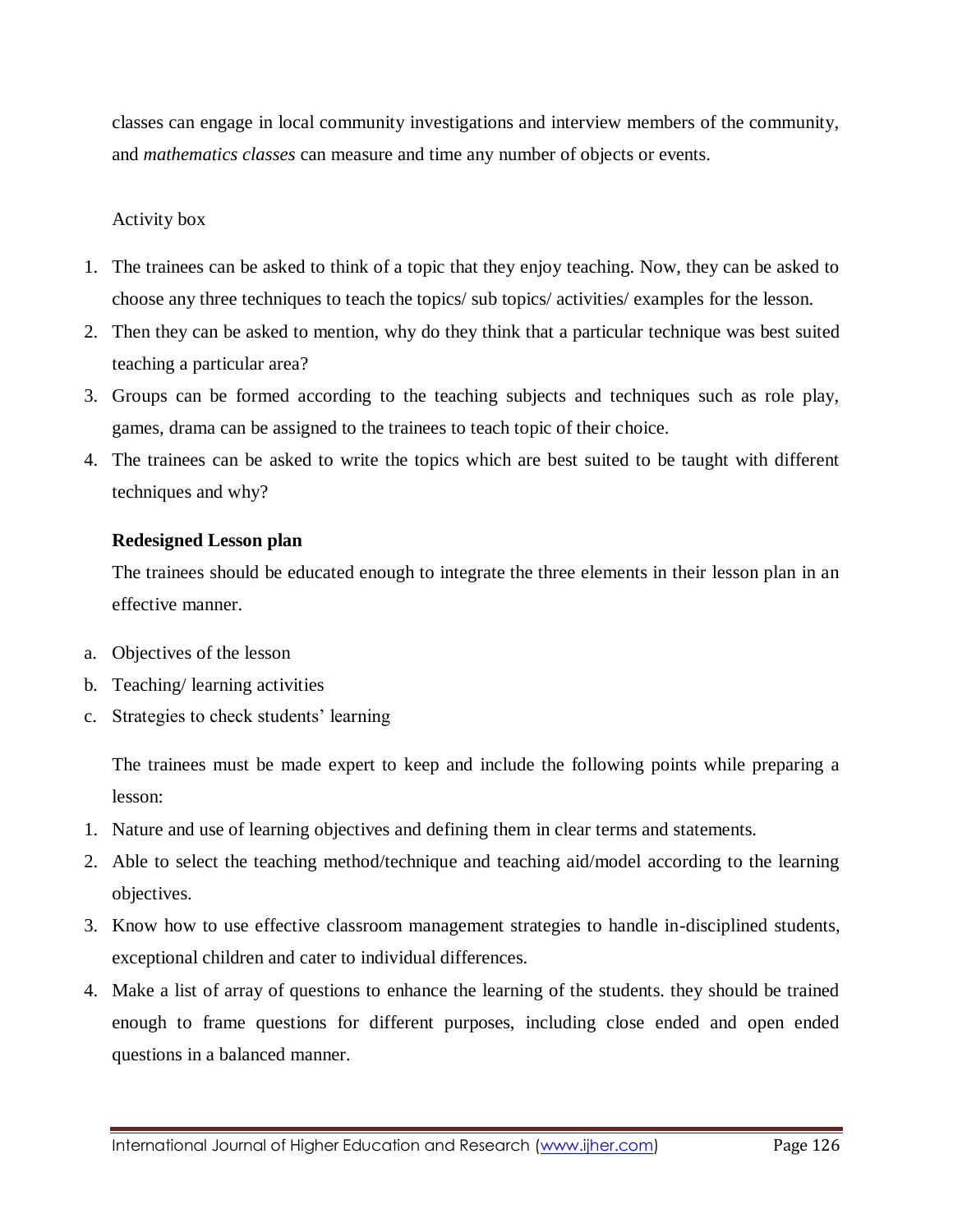- 5. They should be trained to plan questions in such a sequence that it encourages high order thinking.
- 6. Select various evaluation techniques in order to assess the students at different stages. They should be able to frame evaluation questions which intend to assess, evaluate, appraise, defend and justify.

Various researchers also mentioned that the educators must train pupil teachers to prepare lessons that are tailored to both learner and the context. They should know how to use teaching methods and conduct different activities that are consistent with pupils' abilities; thereby creating interest and also know how to manage classroom (Zeichner, 2006; Grossman, et al., 2009).

For writing of the objectives, the trainees must be trained to write the specific objectives well. They should be aware of different domains (cognitive, affective, psycho-motor) for writing instructional objectives. They should know the different verbs used to write different type of objectives.

## Activity box

- 1. Trainees can be asked to write the type of objective along with the example of the objective related to their subject/ topic to be taught in classroom.
- 2. The supervisor/ educator can give at least 3 verbs, asking the trainees to identify the type of domain along with writing the objective with that particular verb of respective subject.
- 3. The trainees can be asked to design three different ways to introduce the lesson effectively in classroom.
- 4. Design an idea for a learning game. Consider your topic and mention the number of participants in each group, learning objectives through the game and the materials required for the same.
- 5. Write three questions of each type (direct, probing, higher order and divergent) for a specific lesson and topic of your choice.
- 6. Think of a lesson for which role play can be used. Mention description of each role and different situations/ settings for enacting a particular role.
- 7. The educators can ask the trainees to design activities which cater to individual differences, and how they can use them in classroom?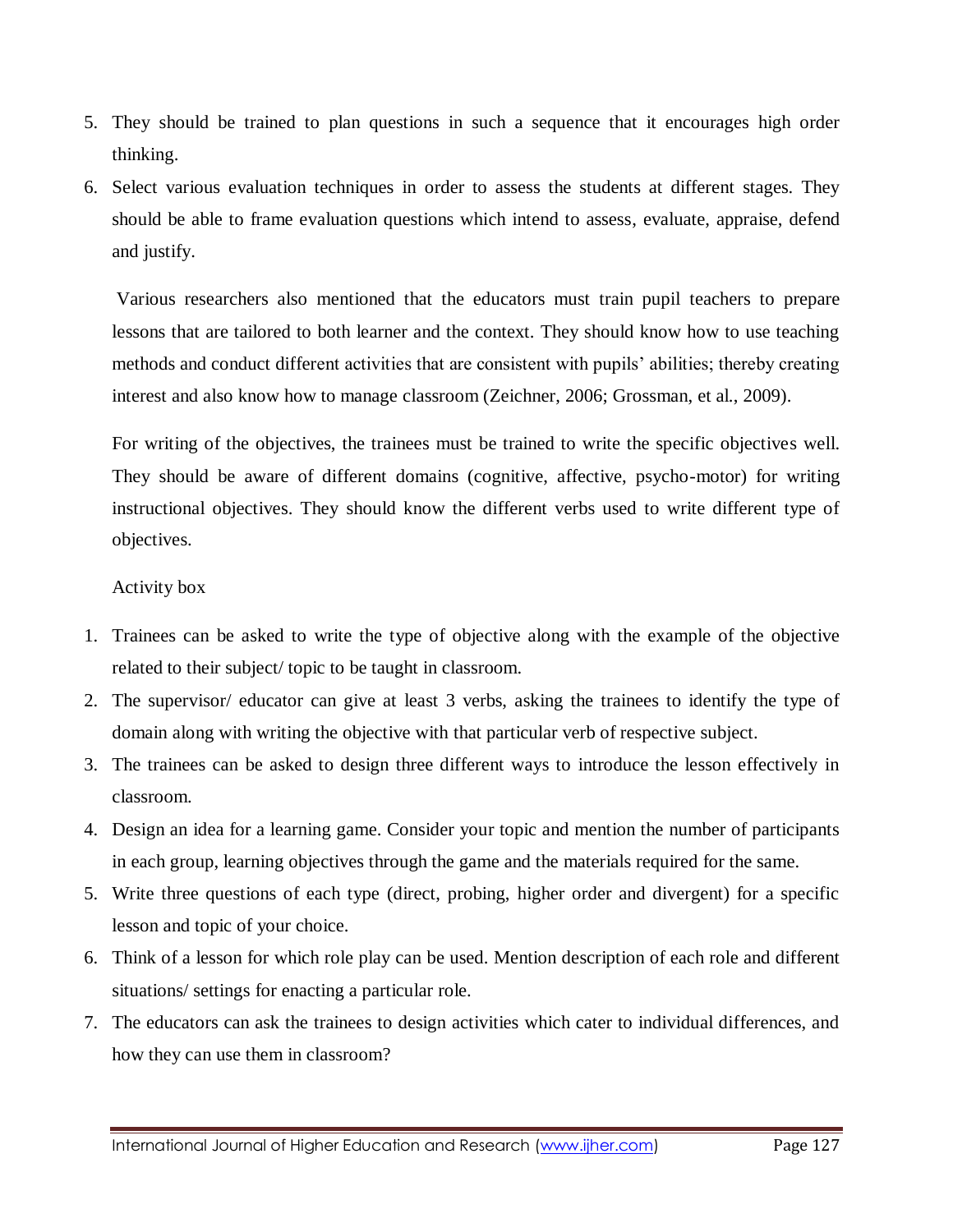- 8. Which all classroom management techniques would be used by the teachers in classroom? On what basis these techniques have been chosen?
- 9. Trainees can be asked to mention the at least 4 activities though which they will assess/ evaluate students' learning.

### **School experience programme**

Regarding the school experience programme, the duration of teaching practice should be increased with proper supervision of teacher trainees. The supervision can be done through a team of experts –subject expert, teacher educators and school teachers; where a comprehensive and quality training can be given to the trainees during the teaching practice. The teaching practice should not be just for the sake of completing the set ritual of delivering set number of lesson plans but it should be a real time experience to teach in classrooms. The transactional approaches, guidance and counseling skills, evaluation skills, communication skills, managerial skills should be taken care of while the trainees deliver their lessons through the team of experts.

## **Training in Evaluation techniques**

The trainees must be taught that they should not associate the term evaluation with assessment as it creates anxiety and stress in the minds of the students (NCF 2005). For comprehensive evaluation, the trainees must be aware of various assessment techniques for evaluating and grading students at different stages. They should not only assess students on the basis of traditional methods of evaluation (written examination, which includes multiple choice questions, short answer type, long answers). They should know how to evaluate students though observation technique, dialogue/creative questioning, group projects, conducting quizzes, presentation skills and co-curricular activities. They should be capable to do variety of activities for formal assessment of students such as short quizzes, end term examination etc.

## Activity box

- 1. The trainees can be asked to devise different techniques for assessing different areas and explain why that particular technique is best suited?
- 2. The situations can be given to the trainees and they can be asked to tell which is the best suited technique and why?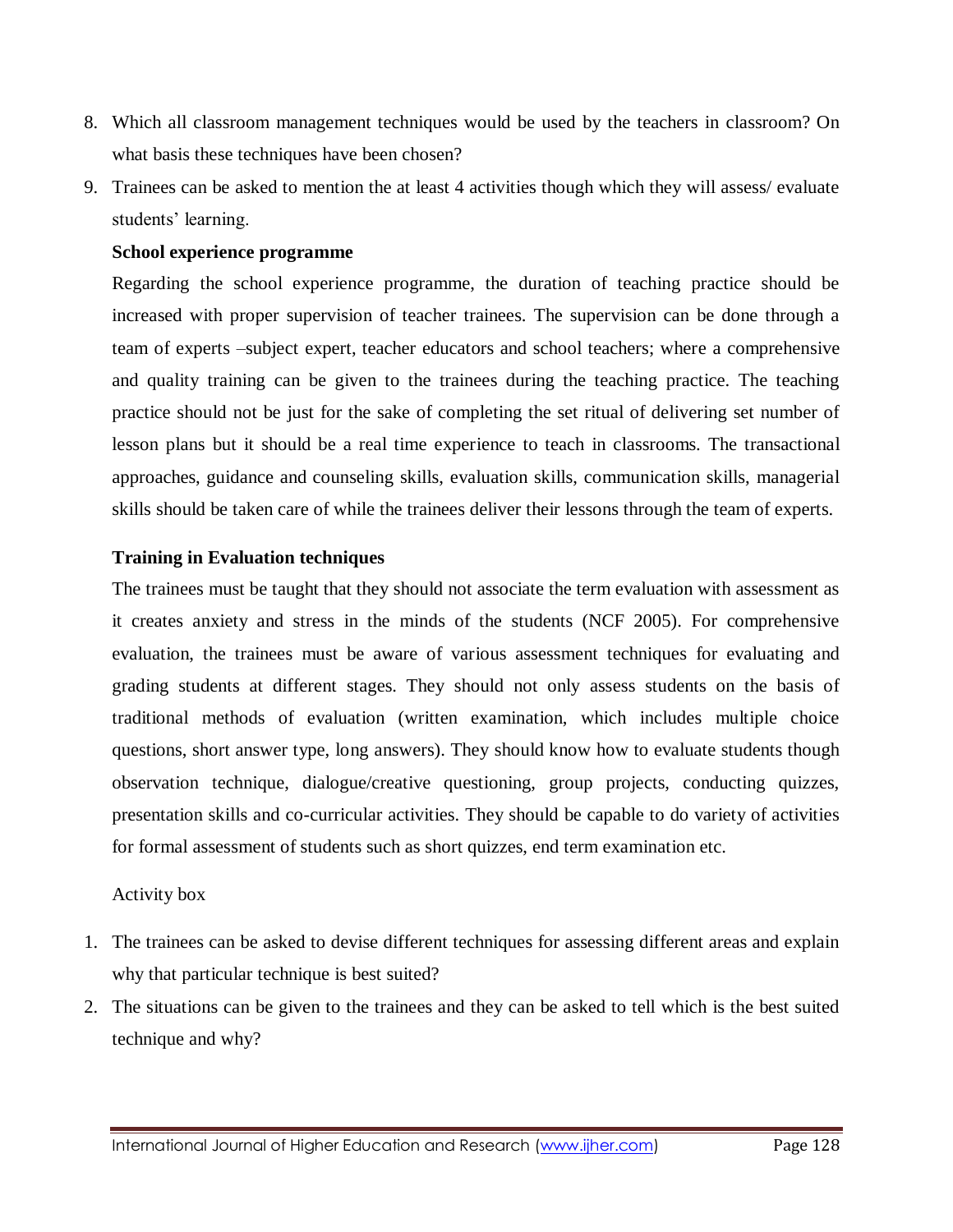In addition to judging the quality of the students' achievements, a teacher would also need to collect, analysis and interpret their performances on various measures of the assessment to come to an understanding of the extent and nature of the students' learning in different domains. Needless to say, this does not mean that tests and examinations will have to be conducted frequently. On the contrary, routine activities and exercises can be employed effectively to assess learning. Well-designed assessment and regular report cards provide learners with feedback, and set standards for them to strive towards. They also serve to inform parents about the quality of learning and the development and progress of their wards.

#### **Training in Classroom management**

The trainees must be trained regarding the classroom management styles e.g. how to maintain students' attention in classroom and even handling in disciplined students through various disciplinary approaches. They should be aware of the general strategies to maintain the discipline and also the strategies to deal with the trouble maker. They should be taught to maintain a positive learning environment while teaching in classroom. NCFTE 2010 also mentioned that trainees should be trained regarding the strategies for classroom management (p.67) and also the practicum courses should be designed based on themes of classroom management (p.48).

#### Activity box

- 1. Ask the trainees to think for the most effective teacher in their school; how did that teacher maintain discipline and what type of atmosphere was there while he/she taught.
- 2. Trainees can be asked to make a list of different classroom management styles along with different situations and discuss it with their educators.
- 3. The success of the schools' extra-curricular programs requires careful management and good organization. Teachers as the main personnel in implementing extra-curricular activities should also have sufficient knowledge and skills to carry out the tasks entrusted upon them, for extracurricular educational objectives to be realized. Therefore, teachers must be equipped with the knowledge, skills, expertise and the latest developments in the areas of extra-curricular management and activities so that they can carry out their duties confidently and effectively. The concept of extracurricular activities has changed as it is been accepted as a part of school curriculum rather than activities outside the classroom School curriculum emphasizes on the cognitive characteristics while the extra-curricular activities focuses more on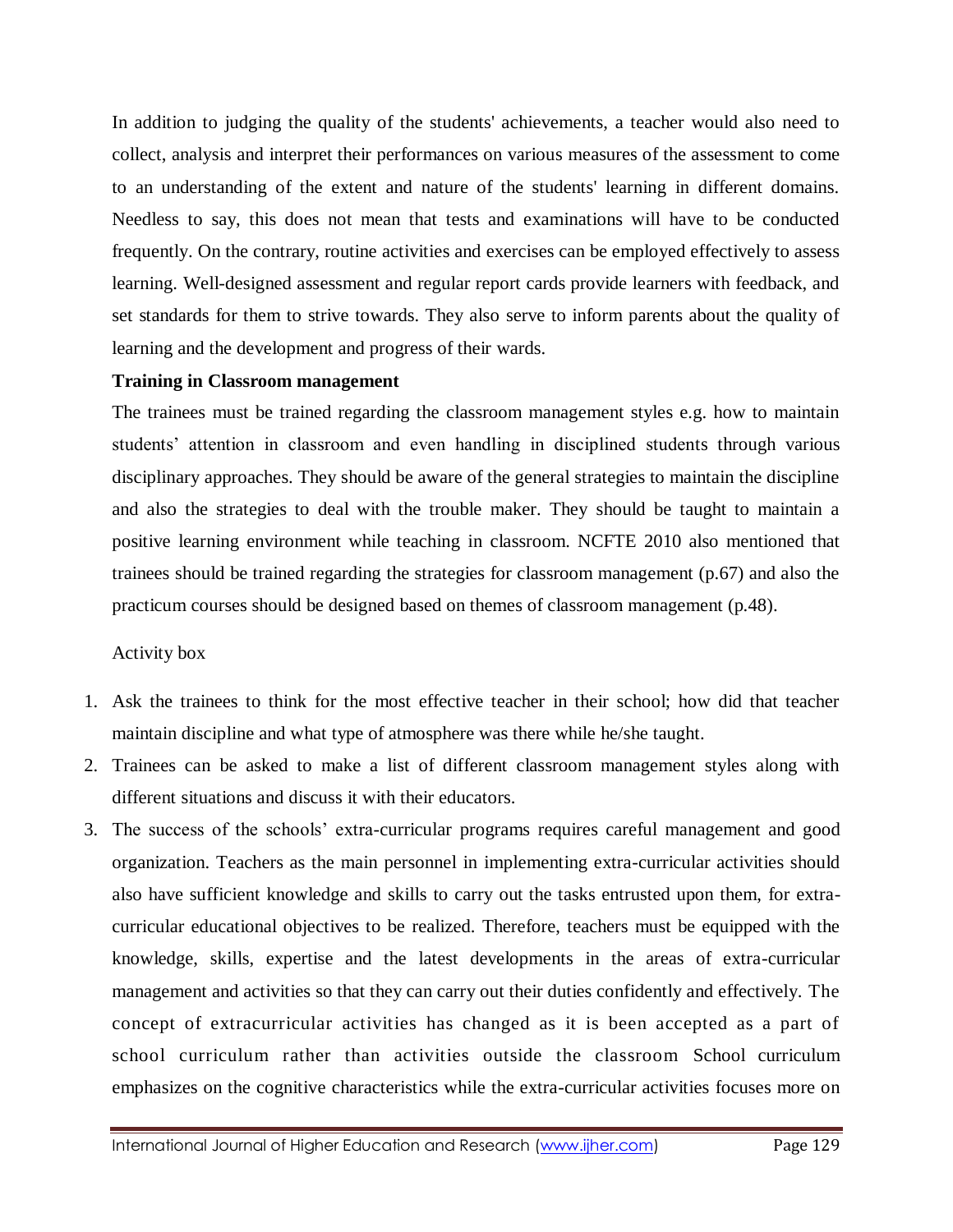acquiring affective and psychomotor skills. Thus, the importance of extra-curricular activities is equivalent to the importance of the academic curriculum and participation in extra-curricular activities complement the overall learning process in school. Therefore, teachers need the knowledge and skills to perform the task, which in turn will determine the effectiveness of the management of extra-curricular activities at school but the teachers lack the skills and interest responsible for conducting the activities. Their involvement is only superficial and they consider it as an onerous task and are less interested and motivated to carry out (Salamuddin, Harun, & Abdullah, 2011). Also, they don't have experience in conducting these activities as the system of education emphasizes more on academic excellence, so they don't have experience and background in conducting co-curricular activities (Halim & Meraah, 2005).

## **Enhancing Language proficiency and communication skills**

The trainers must be highly trained in verbal and non-verbal communication as NCF 2005 document also focuses on the enhancement of the communication skills of the trainers as it is critical for dealing with the demands and challenges of everyday life. Also, the lesson planning, teaching methods/techniques, delivery of the content, giving feedback, guiding students etc. are only efficient if teachers possess good communication skills i.e. they are able to transact the lesson efficiently.

The trainees must be trained to pay attention to both verbal and non-verbal messages of the students, be clear and concise, refrain from getting offensive, try to emphasize with both verbal and body gestures. They should try to start and end with a positive note, which encourages building strength rather than eliminating weaknesses of students.

For enhancing the communication skills of the trainees, they can be best enhanced while teaching practice, as for the entire period the trainee communicated with the pupils. The supervisors, while observing the lessons can rate a trainee on various components such as intonation, facial expressions, clarity of thoughts, sequencing of ideas, right body posture, keeping eye to eye contact etc. moreover, the lessons can be recorded and shown to the trainees for self-evaluation too. The supervisor can guide the trainees time and again in the real time teaching rather than keeping it as a theoretical aspect to be taught in classrooms. They can be trained regarding the acceptable body postures in the classroom, the hand movements and the eye coordination etc. Also, the trainees who lack good communication skills can also be asked to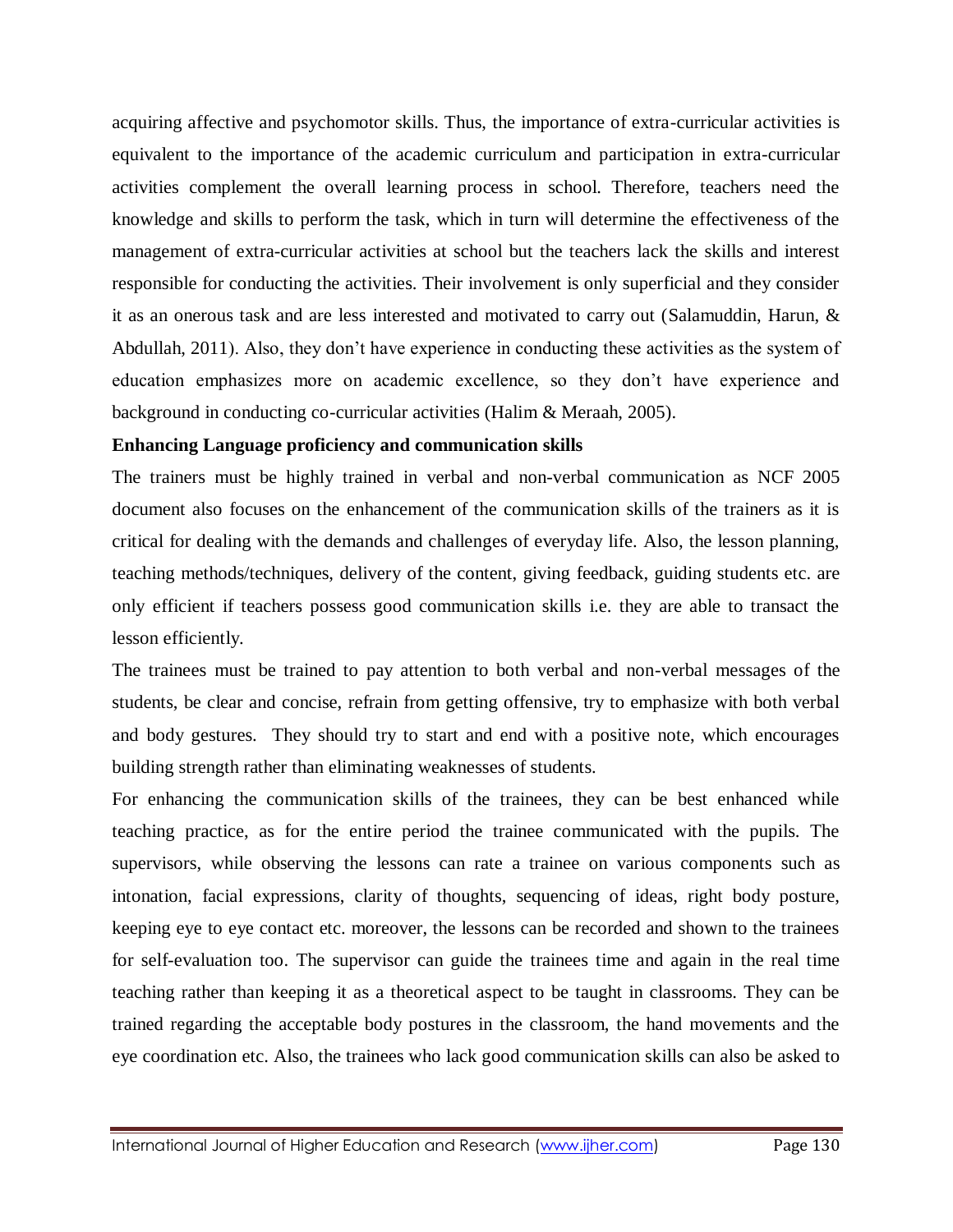observe the lessons of the trainees with excellent communication skills and improve on their shortcomings.

## **Enhancing knowledge regarding contemporary issues**

The trainees must be trained rigorously regarding the engagement with the contemporary issues related to diverse disciplines (history, political science, science, education, economics etc.) Also the issues related to India's pluralistic nature; issues of poverty, equality, equity and diversity should be engaged in the teacher education curriculum. This help the teachers contextualize education and develop deeper understanding of the subject and classroom as a social context. Due importance should be given for these issues through seminars, debates, plays and games in order to avoid the criticism. Presently the education programs are not paying attention, thereby producing ineffective teachers who lack personal as well as professional growth (NCERT 2005, NCFTE 2009).

## **Developing other quality dimensions**

The qualitative dimensions of being an effective teacher such as teachers' attitude towards teaching, moral values, maintain the decorum of being a teacher, discipline and other professional capacities should be developed through focused workshops and seminars and also by educators in the classroom while teaching. Though there is only quantitative evaluation of the teacher education programmer which covers the curricular inputs only, but it is recommended to have a comprehensive evaluation system which includes qualitative and quantitative methods of evaluation. The attitudes, dispositions, habits and capacities in teacher should also be given importance while overall evaluation of teacher is being done as they are equally important to be present in an effective teacher as reported by the stakeholders too.

Teacher education curricula should give enough space to student teachers to develop logical reasoning, critical thinking, problem solving and meaning making. According to Hoban (2004) the curriculum design should "prepare teachers for coping with the nature of their work and how to think about it". The curriculum for teacher education should involve developing the skills, attitudes and knowledge that make up the core competencies of an effective teacher. These competencies would include pedagogical knowledge, subject knowledge, knowledge of social and cultural contexts and the development of values and beliefs, which are often stipulated as essential by teacher registration boards, education departments and employing authorities.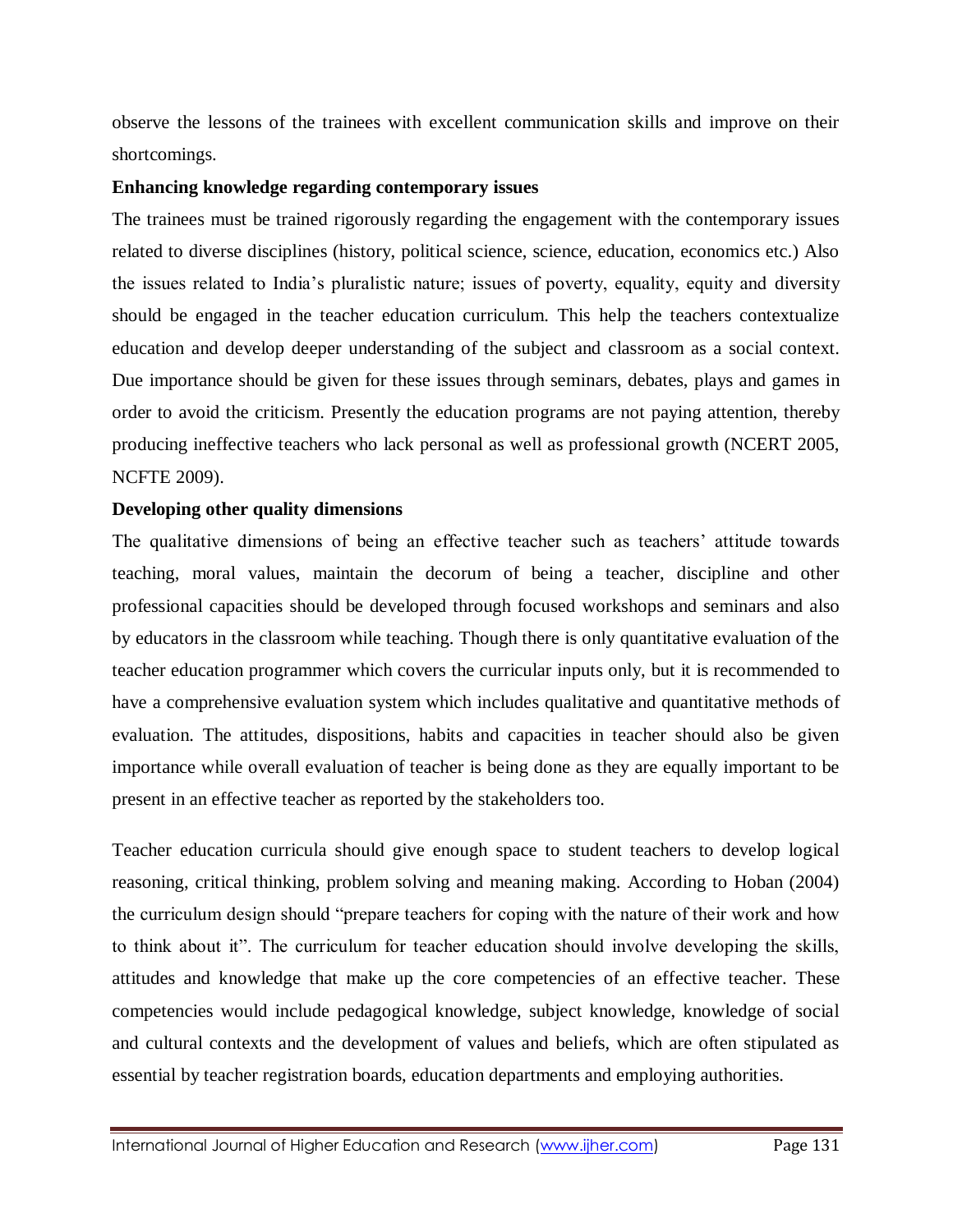Besides all these enrolment of candidates in teacher education programs is another major concern. The professional status of the program is linked with the quality of the intake that joins the profession and the rigor that characterizes the various aspects of the program. Admissions to institutions of teacher education should be carefully made to admit only those, who have the highest promise of becoming successful teachers. There are many colleges where the enrolment in Teacher Education is near full, but, the physical presence in the face to face mode is nearly nil. These are exclusively commercial centers than educational ones. There should be immediate ban on these institutions, whether, these institutions are under the purview of the NCTE or not.

## **Conclusion**

Present day secondary teacher education program is based on cognitive philosophy of learning; where it trains teachers to adjust to a system where education is seen as the transmission of information rather than developing the needed counseling skills and competencies to be a facilitator capable of encouraging learners to construct their own knowledge. The program does not address the needs of contemporary Indian schools and also not prepares teachers who can impart quality education in schools. The program trains teachers to adjust to a system in which education is seen as transmission of information. But the changing context of school system needs overhauling of teacher education. Teacher education curricula should give enough space to student teachers to develop logical reasoning, critical thinking, problem solving and meaning making. According to Hoban (2004) the curriculum design should "prepare teachers for coping with the nature of their work and how to think about it". Teacher education curriculum should involve developing the skills, attitudes and knowledge that make up the core competencies of an effective teacher. These competencies would include pedagogical knowledge, subject knowledge, knowledge of social and cultural contexts and the development of values and beliefs, which are often stipulated as essential by teacher registration boards, education departments and employing authorities.

## **REFERENCES**

Grossman, P. , Compton, C., Igra, D,. Ronfeldt, M., Shahan, E., & Williamson, P.W. (2009). Teaching Practice: A Cross-Professional Perspective. Teachers College Record Volume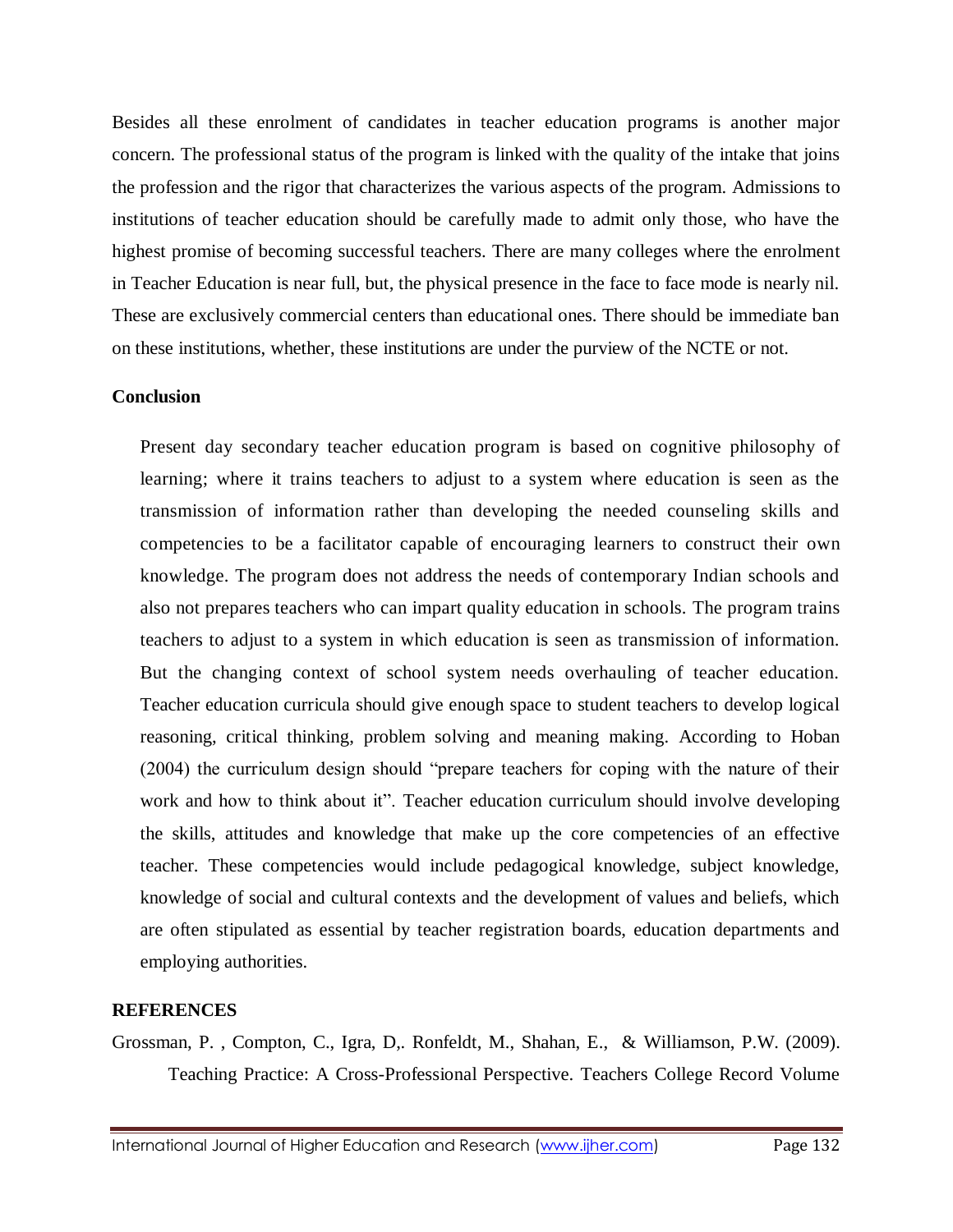111, Number 9, September 2009, pp. 2055–2100Retrieved from [https://s3-us-west-](https://s3-us-west-2.amazonaws.com/tsl-public/threeflows/grossman-et-al-2009.pdf)[2.amazonaws.com/tsl-public/threeflows/grossman-et-al-2009.pdf](https://s3-us-west-2.amazonaws.com/tsl-public/threeflows/grossman-et-al-2009.pdf)

- Halim, L., & Meraah, S. M. (2002). Science trainee teachers' pedagogical content knowledge and its influence on physics teaching. Research in Science & Technological Education, 20, 215-225. doi:10.1080/0263514022000030462
- Haser, C. (2010). Learning to teach in the national curriculum context. *European Journal of Teacher Education*, *33*(3), 293-307.
- Hoban, G.F. (2004). Seeking quality in teacher education design: A four-dimensional approach. *Australian Journal of Education,* 48 (2). Retrieved from [https://doi.org/10.1177/000494410404800203](https://doi.org/10.1177%2F000494410404800203)
- Justice Verma Commission on Teacher Education, 2012. Retrieved from <http://mhrd.gov.in/justice-verma-commission-teacher-educationaugust-2012-0>
- Kumar, S. (2015). An Approach to Professional Ethics Education for Pre Service Teachers. *Educational Quest*, *6*(1), 61. DOI 10.5958/2230-7311.2015.00010.0

Misigo, L., Kodero, M. & Too, K. (2014). The qualities of effective secondary school teachers in Kenya. *Journal of Emerging Trends in Educational Research and Policy Studies*, *5*(8), 143. **Retrieved** from http://jeteraps.scholarlinkresearch.com/articles/THE%20QUALITIES%20OF%20EFFEC TIVE%20SECONDARY.pdf

- Pandey, S. (2011). Professionalization of teacher education in India :A critique of Teacher Education Curriculum reforms and its effectiveness. Retrieved December 15, 2014, from www.icsei.net/icsei2011/Full%20Papers /0007.pdf
- Reid, J. (2011). A practice turn for teacher education? *Asia-Pacific Journal of Teacher Education*, *39*(4), 293-310. Retrieved from <https://doi.org/10.1080/1359866X.2011.614688>
- Saafin, S. (2005). *An investigation into Arab Students' perceptions of effective EFL teachers at University level.* Doctoral Dissertation, University of Exeter, United Kingdom. Retrieved from *www.awej.org/index.php/theses-dissertations/148-saleh-mohamed-saafin*